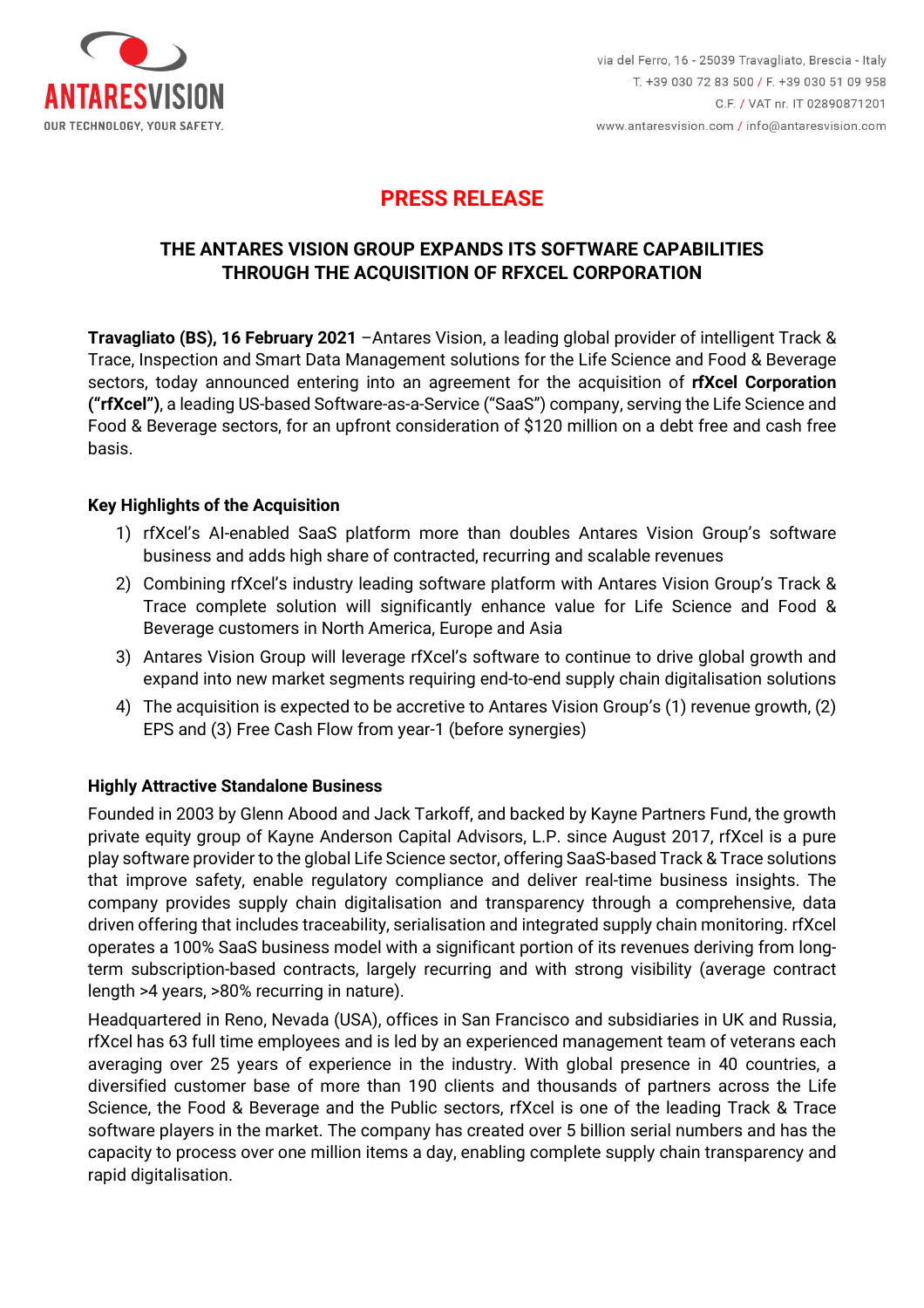

For the 12-month period ending 31 December 2020, rfXcel reported consolidated revenues of \$17 million (c.80% generated in the US and all derived from software contracts), with a gross margin above 85%. In the period 2018-2020<sup>1</sup>, rfXcel recorded a revenue CAGR in excess of 25% and the company is expected to continue to perform on a similar trajectory over the coming years.

### **Strategic and Operational Rationale**

The acquisition of rfXcel will strengthen further Antares Vision Group's software capabilities, consolidating its position as one of the global leaders in Track & Trace. The Antares Vision Group will leverage rfXcel capabilities and software suite to help customers accelerating the transition towards digital and sustainable supply chains, enabling full transparency and visibility. The acquisition will also enable significant opportunities to cross-sell (i) rfXcel solutions across Antares Vision Group's large and growing installed base of Track & Trace and Inspection solutions and across a broad, blue-chip customer base of over 2,500 clients, as well as (ii) Antares Vision Group's products to rfXcel's existing customer base.

Together with rfXcel, the Antares Vision Group makes an important headway to provide full stack end-to-end digital solution enabling traceability, serialisation processing, regulatory compliance and gathering and monitoring of real-time data to optimise and streamline customers' supply chains while providing complete end-to-end visibility: from the product ingredients and raw materials to the end customer experience. The acquisition meaningfully increases Antares Vision Group's share of contracted, recurring, high growth and high margin software revenue, more than doubling to c.21% of total Group revenues (compared to 9% LTM as of June-2020 prior to the transaction).

## Emidio Zorzella, Chairman and CEO of Antares Vision said:

*"Massimo and I are delighted that we have reached agreement to acquire rfXcel. The acquisition has a compelling strategic rationale with strong operational and financial benefits. The combination will strengthen Antares Vision Group's position as one of the global leaders in the Track & Trace segment, accelerating our growth and representing an attractive value creation opportunity for our customers, our shareholder the whole Antares Vision Group.* 

*Demand for traceability and serialised products and services has increased significantly over the last few years, and this transaction accelerates our ability to offer best-in-class propositions in all our key reference sectors, Life Science and Food & Beverage. We look forward to welcoming the management and employees of rfXcel to the Antares Vision Group and working together to serve our customers across the world.* 

*The acquisition of rfXcel will be perfectly in line with our strategic vision and it will accelerate our role in the digitisation of the industrial world. The acquisition will enable the Antares Vision Group to broaden and deepen its relationships with existing and new customers thanks to a more comprehensive and complementary product portfolio to market."* 

<sup>1</sup> Based on rfXcel fiscal year ending March 2018-20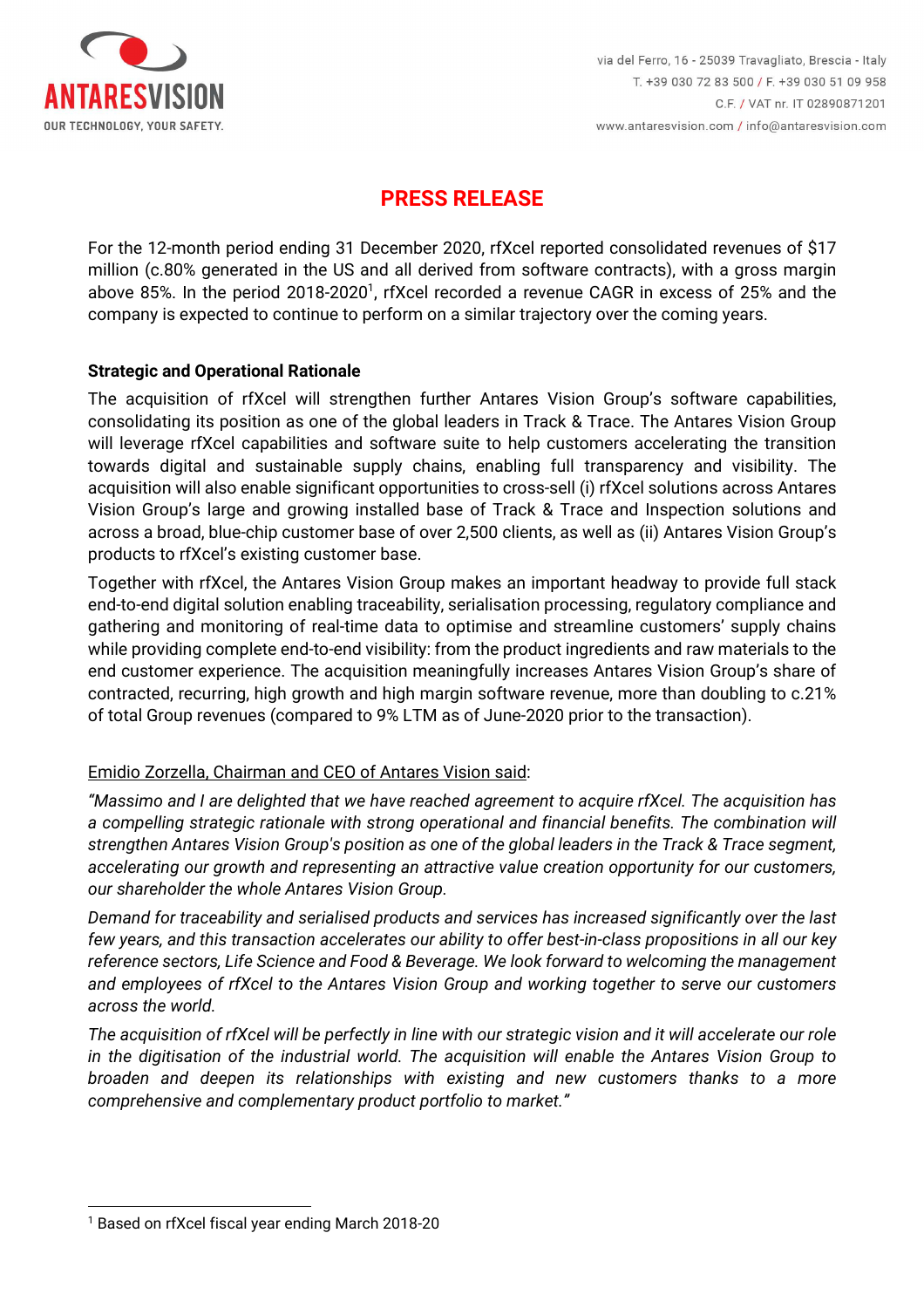

#### Glenn Abood, President and Founder of rfXcel said**:**

*"This transaction represents the next chapter in rfXcel's evolving story—the combined company will offer the most comprehensive Track and Trace solution in every market around the globe. When Jack Tarkoff and I started rfXcel over 17 years ago, our vision was to make it possible to Track & Trace finished goods, raw materials and ingredients as they move in the supply chain. Antares Vision shares the same goals and, by virtue of their size and global footprint, we will be able to accelerate our plans. The rfXcel management team is delighted to join with Antares Vision to offer customers in the Life Science, Food & Beverage and other industries the most complete end-to-end solution for Track & Trace on the market today."*

### **Additional Details on the Acquisition**

The acquisition of the entire share capital of rfXcel for an upfront consideration equivalent to \$120 million (on a debt free and cash free basis, assuming a normalised level of working capital and payable in cash at closing), will be carried out as a reverse triangular merger between rfXcel and Antares Vision Acquisition Corporation, a newly incorporated vehicle of Antares Vision Inc., fully owned US subsidiary of Antares Vision S.p.A. The transaction represents an acquisition multiple of 6.9x LTM revenues at Dec-20, well below recent precedents in the industrial software space.

The parties have also agreed to an additional potential deferred cash consideration of up to \$30 million payable in Q1 2023 by Antares Vision to rfXcel's current shareholders, should certain cash-in targets be reached. The earn-out payment is linked to the collection of up to \$19 million of cash from certain specific existing contracts, underpinning recurring subscription revenues and currently sitting outside of rfXcel's standalone business plan.

As part of the transaction, it has also been agreed that rfXcel's key management team, including CEO and founder Glenn Abood, will reinvest a significant portion of the cash proceeds from the sale of rfXcel's shares owned by them into Antares Vision (40% of their post-tax cash proceeds, totalling c. \$8 million), while remaining in their roles to continue expanding the company and to support the delivery of the full strategic, operational and financial benefits of the acquisition. Antares Vision Group values the expertise of rfXcel's management team and employees and will work closely with them to support the integration. As in similar recent transactions, the Antares Vision Group expects rfXcel's management to become an integral part of our team, focusing on continuing the rapid growth of the combined business Software and Smart Data offering.

The transaction will be financed primarily with a committed bank facility provided by Mediobanca S.p.A. At closing, Antares Vision will transfer to Antares Vision Inc. the necessary funds required to complete the transaction through a capital increase before completion of the transaction. This financing transaction qualifies as a related party transaction pursuant to Antares Vision's Procedure for Related Parties Transactions (as Antares Vision Inc is wholly owned by Antares Vision). However, the transaction benefits from the exemption provided for in article 3(e) of Antares Vision's Procedure for Related Parties Transactions, as there are no significant interests of other related parties of Antares Vision in its subsidiary Antares Vision Inc.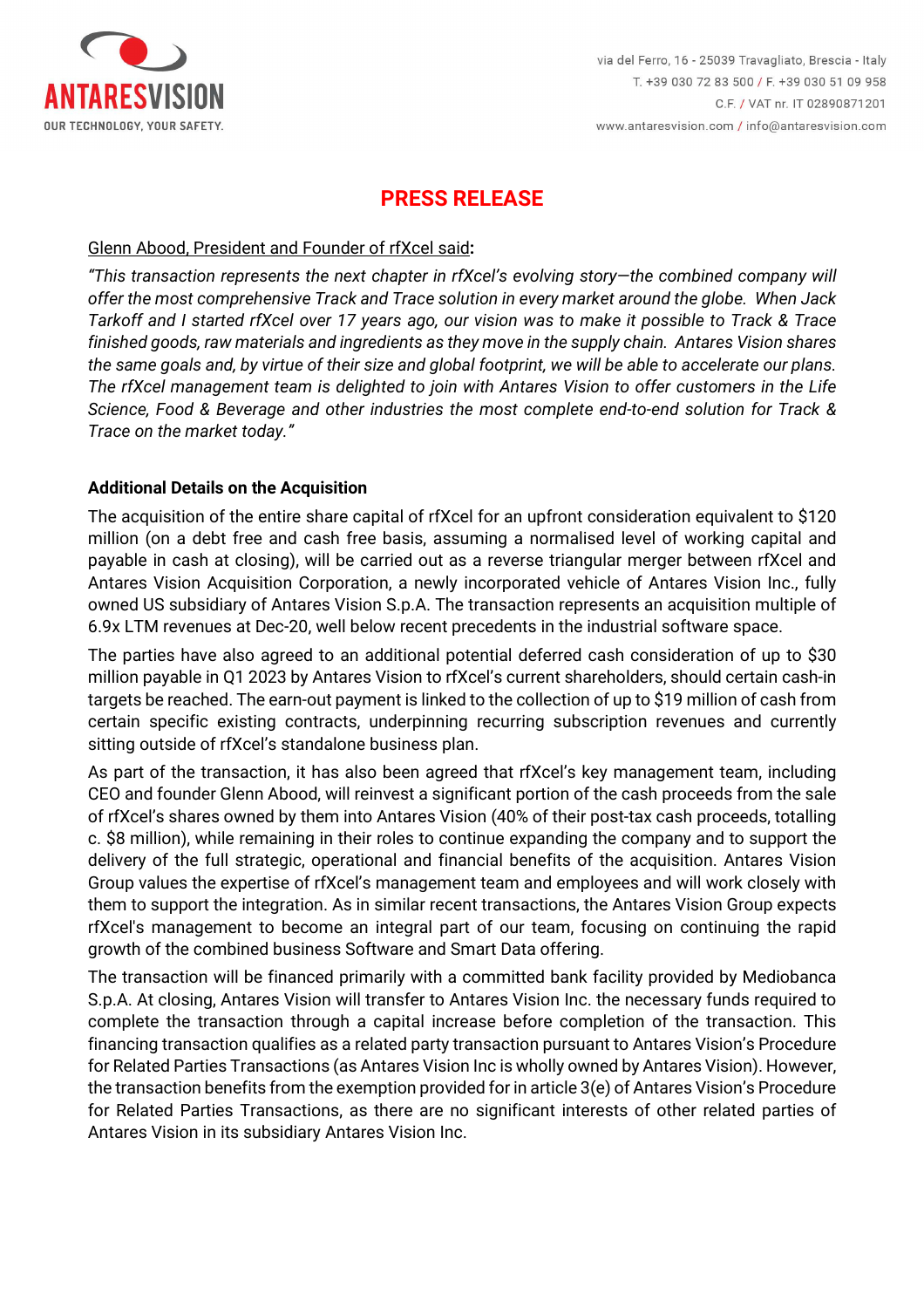

#### **Financial Impact of the Acquisition**

The transaction is expected to be accretive to Antares Vision across multiple dimensions: (i) highly accretive to future revenue growth given the expected performance of rfXcel's over the coming years; and (ii) accretive to Antares EPS and Free Cash Flow already from year-1 before considering any additional synergy impact.

The acquisition of rfXcel is expected to support the achievement of Antares Vision Group's mediumterm targets and enhance its long-term growth opportunity, with further upside through operational leverage, cost and revenue synergies thanks to Antares Vision Group's global presence, installed base and customer portfolio to deploy combined and integrated solutions across the Life Science, Food and Beverage and adjacent sectors.

A business combination with rfXcel is also expected to result in cost and capex synergies driven by operational efficiencies, cost structure optimisation, enhanced operating leverage and an acceleration of Antares Vision Group's R&D plans and innovation capabilities. Antares Vision and rfXcel have a complementary product offering, which provides revenue synergies in multiple industries, enabling product integration and customer value.

The acquisition of rfXcel is not significant within the meaning of art. 12 of Regolamento Emittenti AIM, as none of the applicable relevance indices exceeds 25%.

### **Expected Timetable to Completion**

The acquisition is subject to customary closing conditions, including expiration of the Hart-Scott-Rodino waiting period in the US and the Russian Antitrust approval by Federal Antimonopoly Service, and is expected to close in March 2021.

#### **Advisor to the Transaction**

Morgan Stanley (financial advisor), Skadden Arps (legal advisor and legal due diligence) and Orsingher Ortu (legal advice on financing and rfXcel's management reinvestment), New Deal Advisor (financial due diligence), Funaro & Co (fiscal advisor and fiscal due diligence) and Mediobanca (acquisition financing), supported the Antares Vision Group in connection with the transaction.

DC Advisory (financial advisor), O'Melveny & Myers (legal advisor) and Armanino (auditor) supported rfXcel in connection with the transaction.

#### **Investor and Analyst call**

Antares Vision is hosting a webinar tomorrow for analysts and investors which will start promptly at **16:30 CET time on Wednesday 17 February 2021**.

Please **register here** https://attendee.gotowebinar.com/register/3974086235599351310  **by 14.00 CET time on Wednesday 17 February 2021 to receive the access credentials.**

The presentation that management will use is available here: https://www.antaresvision.com/investors/investor-relations/6725/mta-admission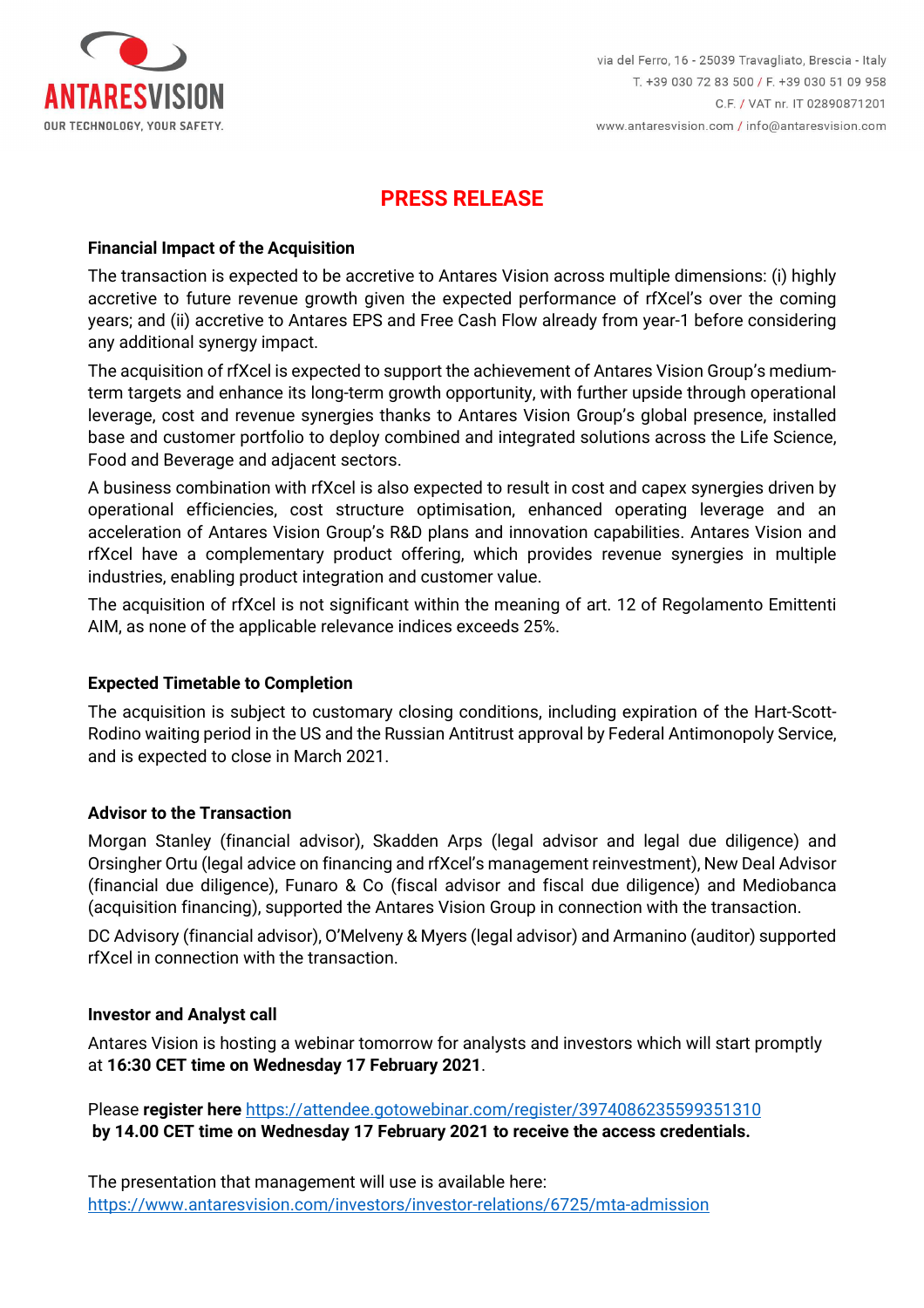

Investors and analysts wishing to ask questions to management on the acquisition are kindly requested **to send their questions by 14.00 CET time on Wednesday 17 February 2021 to: investors@antaresvision.com.** 

\* \* \*

#### **For further information**

#### *ISSUER*

**ANTARES VISION S.P.A.** 

VIA DEL FERRO, N. 16 25039 – TRAVAGLIATO (BS) ALIOSCIA BERTO (*CFO* E *INVESTOR RELATOR*) TEL.: +39 030 72 83 500 E-MAIL: *INVESTORS@ANTARESVISION.COM*

#### *IR ADVISOR*

**IR TOP CONSULTING** VIA BIGLI, N. 19 20121 – MILANO TEL.: +39 02 45473884 MARIA ANTONIETTA PIREDDU E-MAIL: *M.PIREDDU@IRTOP.COM* ANTONIO BUOZZI E-MAIL: *A.BUOZZI@IRTOP.COM*

### **About Antares Vision**

*NOMINATED ADVISER AND SPECIALIST* **EQUITA SIM S.P.A.**  VIA FILIPPO TURATI, N. 9 20121 – MILANO MARCELLO DAVERIO TEL.: +39 02 6204 1 E-MAIL: *M.DAVERIO@EQUITA.EU*

Listed since April 2019 on the AIM Italia market of the Italian Stock Exchange, **Antares Vision Group** guarantees the protection of **products, people and brands** through **inspection systems** for quality control, **Track & Trace solutions** for anti-counterfeiting and supply chain transparency, **smart data management** tools for maximized efficiency and digitalization of the supply chain, from the point of production to the end consumer. The Antares Vision Group is active in the life science sector, including the pharmaceutical, medical device and hospital segments, as well as in other industries, including, primarily, food & beverage, cosmetics and in consumer-packaged goods. The Group reaches over 60 countries worldwide with complete and flexible solutions, hardware and software, with related services: it has five offices in Italy (Brescia, Parma, Piacenza, Latina and Vicenza), 15 foreign branches (Germany [2], France [2], USA [3], Latin America [2], India, Russia, Hong Kong, China, Croatia and Serbia), three Innovation and Research Centers (Italy) and a worldwide network of more than 40 partners. With the twenty years of experience in vision technologies of the two founding partners, the Antares Vision Group is the supplier of ten of the 20 leading pharmaceutical companies in the world (by turnover), with more than 25,000 inspection systems, which ensure everyday product safety and quality, 6,500 quality controls and more than 3,500 serialization modules on lines installed all over the world. With the aim of continuing and supporting the growth and development strategy,